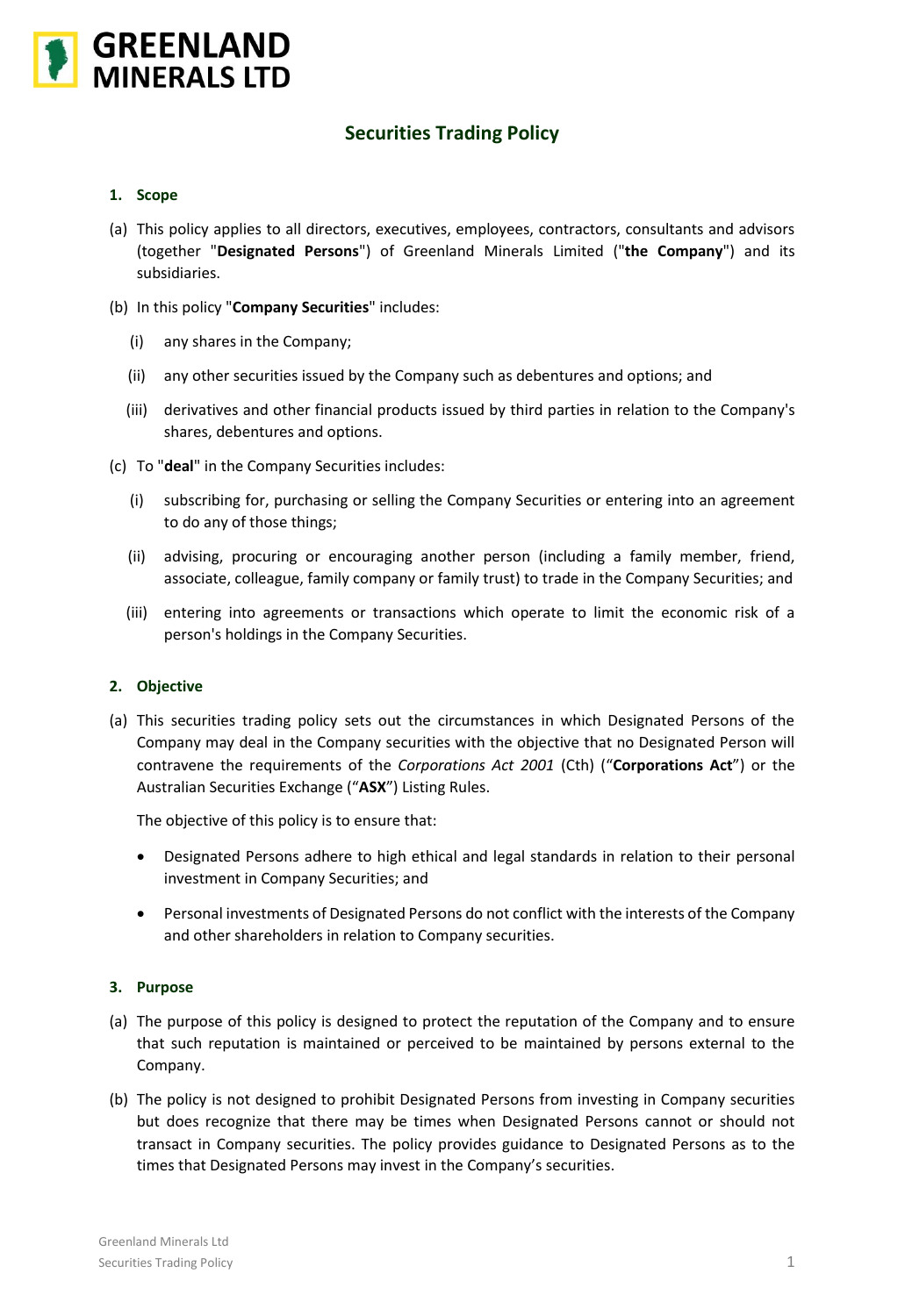

# **4. Outline of Requirements**

A Designated Person possesses "inside information" in relation to the Company where:

- (a) the person possesses information that is not generally available and, if the information were generally available, a reasonable person would expect it to have a material effect on the price or value of the Company securities; and
- (b) the person knows, or ought reasonably to know, that the information is not generally available and, if it were generally available, a reasonable person would expect it to have a material effect on the price or value of the Company securities.

A reasonable person would be taken to expect information to have a material effect on the price or value of the Company securities if the information would, or would be likely to, influence persons who commonly invest in securities in deciding whether or not to deal in the Company securities in any way.

- **5. If a Designated Person possesses "inside information" in relation to the Company, the person must not:**
- (a) deal in the Company securities in any way; or
- (b) procure another person to deal in the Company securities in any way; or
- (c) directly or indirectly, communicate the information, or cause the information to be communicated, to another person if the person knows, or ought reasonably to know, that the other person would, or would be likely to, deal in the Company securities in any way or procure a third person to deal in the Company securities in any way.

# **6. Examples of "inside information"**

Examples of information which may be considered to be "inside information" include the details relating to the items listed below (this is not an exhaustive list):

- mineral resources and reserves;
- profit forecasts;
- unpublished announcements;
- proposed changes in capital structure, including share issues, rights issues and the redemption of securities;
- borrowings;
- impending mergers, acquisitions, reconstructions, takeovers, etc;
- significant litigation;
- significant changes in operations or proposed changes in the general character or nature of the business of the company or its subsidiaries;
- liquidity and cashflow information;
- major or material purchases or sales of assets (consideration exceeding \$500,000 should be treated as material);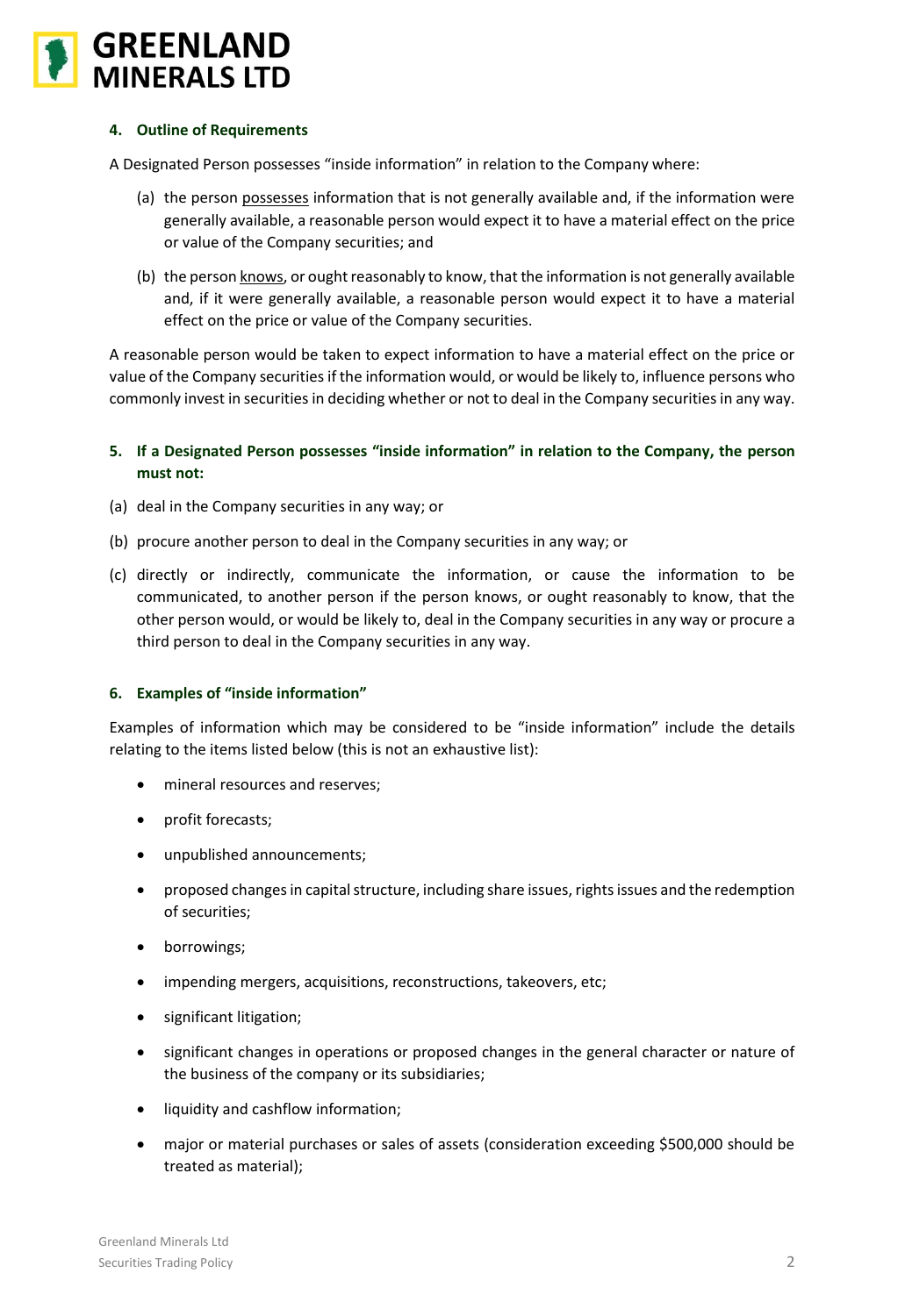

- management restructuring or board changes;
- new significant contracts or customers; and
- a new entity proposing to buy, or a shareholder proposing to sell, a substantial number of shares in the Company.

# **7. Application of the Policy**

The policy applies to all Designated Persons who from time to time possess information that could be considered inside information, or who are nominated as such by the board (**senior executives**) and other employees, and to their respective associates (including a company or trust controlled by the director or employee, a spouse dependent children, a close relative, a person acting in concert with the director or employee, etc.).

# **8. Policy**

**General Principles** – Designated Persons of the Company and its subsidiaries should note the following general principles regarding their personal trading of the Company's securities:

- (a) avoid and be seen to avoid, actual or potential conflict between their personal interest and their duty to the Company and its shareholders;
- (b) not to derive personal advantage from information which is not generally available and which has been obtained by reason, or in the course of, their directorship or employment;
- (c) seek prior approval to trade from a designated officer to ensure the Company's and shareholder's interests are not compromised;
- (d) ensure any personal trading is on a scale that reflects your individual financial ability to fund and maintain an appropriately sized portfolio;
- (e) ensure any personal trading does not adversely impact on your ability to perform normal duties;
- (f) not utilize broker credit relevant exchange settlement terms must apply on all occasions and all transactions must be settled according to industry standards. Such prohibition does not extend to normal documented margin lending or loan facilities offered to the general public by brokers, banks or other lending institutions;
- (g) Designated Persons who have access to price sensitive information or "inside information" should not conduct personal trading in the Company's securities

# **9. Short Term Trading**

Notwithstanding the following, Designated Persons of the Company and its subsidiaries should never engage in short term trading of any of the Company securities. In general, the purchase of securities with a view to resale within a 12 month period and the sale of securities with a view to a repurchase within a 12 month period would be considered to be transactions of a "short term" nature. However, the sale of shares immediately after they have been acquired through the conversion of a security (e.g. exercise of an option) will not be regarded as short term trading.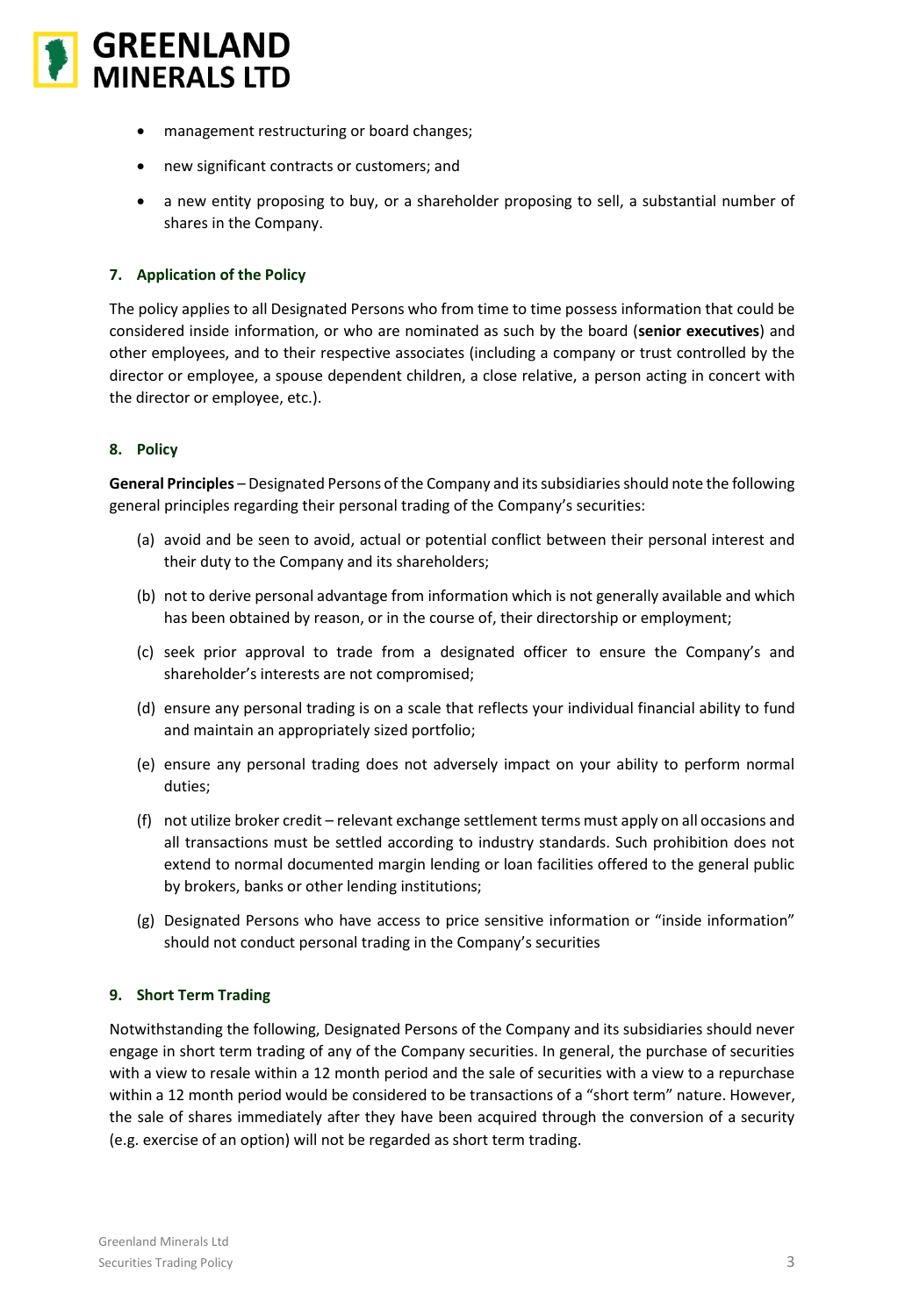# **GREENLAND**<br>MINERALS LTD

# **10. Trading Windows**

Subject to the conditions below, the recommended time (in terms of avoiding suggestions of insider trading) for any Designated Person to deal in the Company securities is during the 4 week period from the:

- (a) date of the Company's AGM;
- (b) release by the Company of its half yearly or annual results announcement to ASX;
- (c) release by the Company of its quarterly report announcement to ASX; or
- (d) release of a disclosure document offering equity securities in the Company.

**PROVIDED** that the person is **NOT** in possession of any inside information relating to those securities.

# **11. Closed Period**

In addition, a "closed period" operates in respect of which Designated Persons must refrain from dealing in the Company's securities. The closed periods are:

- (a) the 2 week period prior to release of the Company's annual financial report; and,
- (b) the 2 week period prior to the release of the Company's half year financial report.

# **12. Directors and Senior Executives**

A director or senior executive may not deal in the Company securities without the prior consent of two directors, who are independent of the transaction, before commencing the transaction. A director or senior executive must also provide the Chairman of the Board and Company Secretary with subsequent confirmation of the trading that has occurred.

# **13. Exceptional Circumstances**

Prudence will dictate that dealings should generally be limited to the recommended times referred to in this policy and that the Chairman will generally refuse consent to deal in the Company securities outside these recommended times unless special circumstances exist (such as financial hardship). In any event, the director or senior executive should not deal in the Company's securities at any time if the director or senior executive is in possession of any inside information relating to those securities.

# **14. Employees other than Senior Executives**

Employees of the Company other than senior executives may deal in the Company securities at any time, with the exception of during Closed Periods, if the employee notifies the Company Secretary before commencing the transaction and after the transaction has occurred, providing confirmation of trading.

Employees are strongly advised to limit dealing in the Company securities to the recommended timing referred to in this Policy.

In any event, the employees should not deal in the Company securities at any time if the employee is in possession of any inside information relating to those securities.